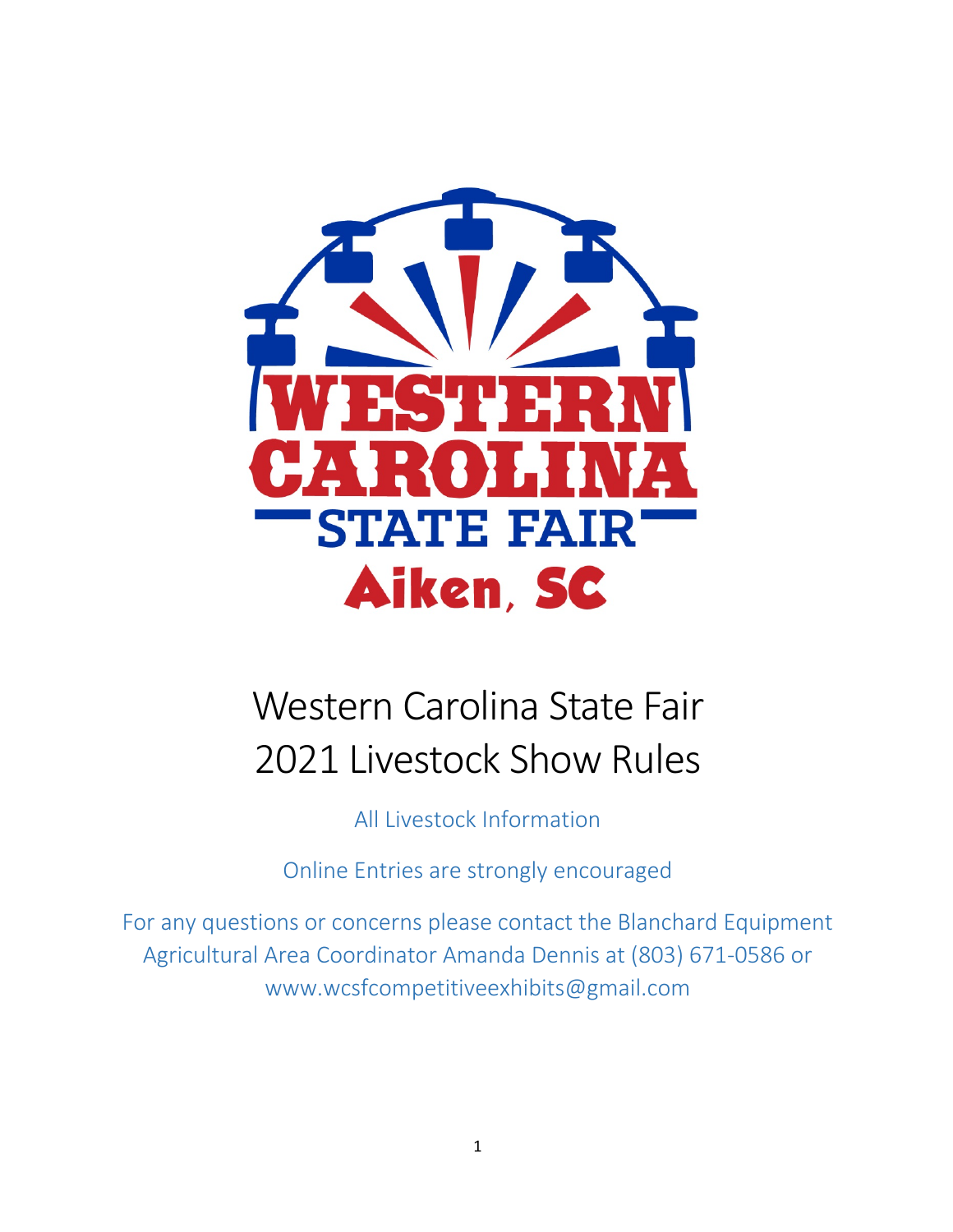## Western Carolina State Fair 4H Pullet Showmanship Show Thursday, October 28, 2021 at 6:00 pm

Pullet Show Information and Rules

1. Open to all youth ages 5 - 18.

2. All pullets must be on the Western Carolina State Fair Grounds no later than 5:45 pm.

3. Pullet show will begin promptly at 6 pm.

4. All pullets must be pullorum tested before they can be brought onto the fairgrounds (Please make arrangements to have this done before the day of the show). Any bird not tested will not be allowed to show.

5. Exhibitors must bring their own cages, feed, and water containers for their pullets.

6. No roosters allowed.

7. All exhibitors must pay a \$5 entry fee per participant.

8. Animal must be shown by owner. Substitute showman will be allowed when exhibitor has more than one animal in a class. The substitute showman must be a 4-H or FFA member and must be approved by the show superintendent. If an exhibitor is unable to show his/her animal due to a disability, a substitute showman will be allowed to show for that exhibitor. The exhibitor with the disability must be present at the show-ring when the substitute showman and animal enter the ring. The substitute in all cases must be a 4-H or FFA member and the substitute must be approved by the show superintendent at the time of animal check-in. No adults other than officials of the show will be allowed in the show-ring. No substitute showman will be allowed to show in showmanship. The only acceptation will be if a sign lease agreement between owner and showmen is presented at check-in.

9. Each exhibitor will receive one gate admission ticket for themselves, and one extra.

Additional tickets may be purchased in advance on the entry form for \$8 or on the day of the show for \$10.

10. The registration forms must be postmarked by Monday, October 11th and mailed to the Aiken County Clemson Extension Office. Any forms postmarked after October 11th will have a \$25 late fee added.

Aiken County Clemson Extension Office

Attn: 4H Pullet Show

1555 Richland Ave East, Suite 500

Aiken, SC 29801

11. The show coordinators reserve the right to make decisions concerning or changing rules, regulations, and/or health requirements. Any animal exhibiting any significant symptoms of disease or sickness will not be unloaded from the vehicle and is not allowed to remain on the fairgrounds.

Pullet Showmanship Classes

- 1. Cloverbud Showmanship- Ages 5 8
- 2. Cloverleaf Showmanship- Ages 9 10
- 3. Junior Showmanship- Ages 11 13
- 4. Senior Showmanship-Ages 14 18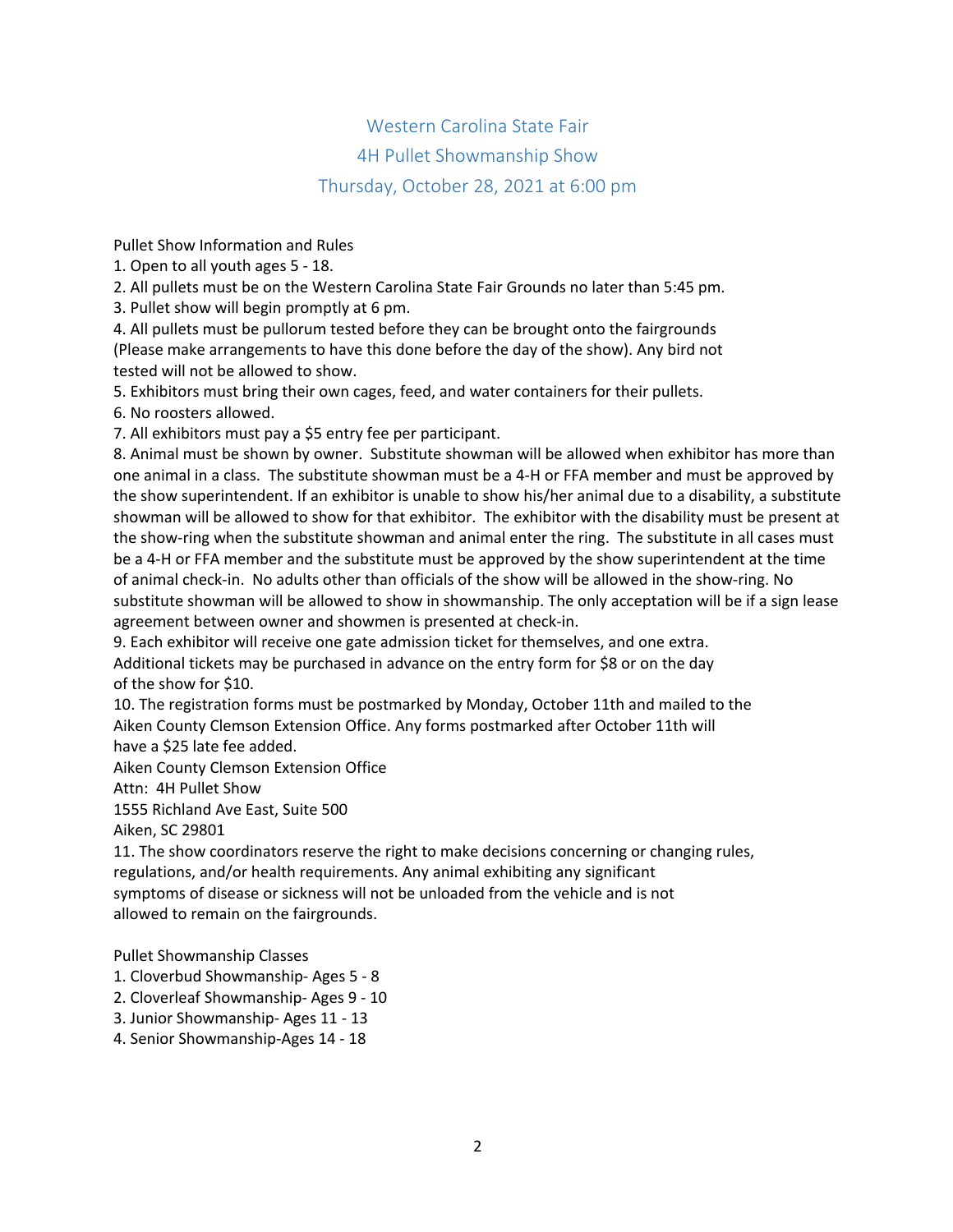## Western Carolina State Fair 4H Rabbit Showmanship Show Thursday, October 28, 2021 at 6:30 pm

Rabbit Show Information and Rules

1. Open to all youth ages 5-18.

2. All rabbits must be on the Western Carolina State Fairgrounds no later than 5:45 pm.

3. Rabbit show will begin promptly at 6:30 pm.

4. Exhibitors must bring their own cages, feed, and water containers for their rabbits.

5. All exhibitors must pay a \$5 entry fee per participant.

6. Animal must be shown by owner. Substitute showman will be allowed when exhibitor has more than one animal in a class. The substitute showman must be a 4-H or FFA member and must be approved by the show superintendent. If an exhibitor is unable to show his/her animal due to a disability, a substitute showman will be allowed to show for that exhibitor. The exhibitor with the disability must be present at the show-ring when the substitute showman and animal enter the ring. The substitute in all cases must be a 4-H or FFA member and the substitute must be approved by the show superintendent at the time of animal check-in. No adults other than officials of the show will be allowed in the show-ring. No substitute showman will be allowed to show in showmanship. The only acceptation will be if a sign lease agreement between owner and showmen is presented at check-in.

7. Each exhibitor will receive one gate admission ticket for themselves, and one extra. Additional tickets may be purchased in advance on the entry form for \$8 or on the day of the show for \$10.

8. The registration forms must be postmarked by Monday, October 11th and mailed to the Aiken County Clemson Extension Office. Any forms postmarked after October 18th will

have a \$25 late fee added. Aiken County Clemson Extension Office Attn: 4H Rabbit Show 1555 Richland Ave East, Suite 500 Aiken, SC 29801

Rabbit Showmanship Classes

- 1. Cloverbud Showmanship- Ages 5 8
- 2. Cloverleaf Showmanship- Ages 9 10
- 3. Junior Showmanship- Ages 11 13
- 4. Senior Showmanship-Ages 14 18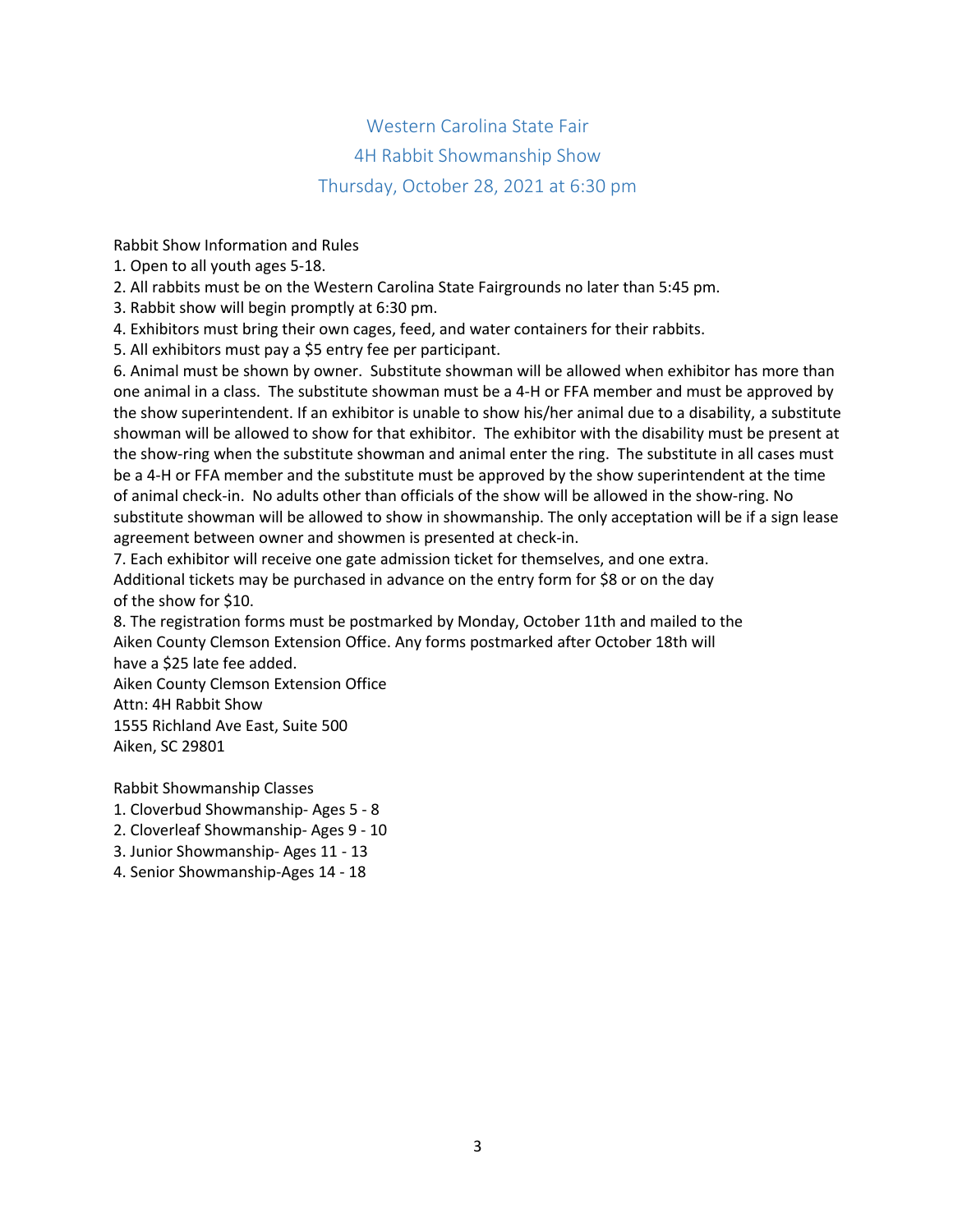#### Western Carolina State Fair Meat Goat Show Friday, October 29, 2021 at 6:00pm

Meat Goat Show Information and Rules

1. The Western Carolina State Fair Goat Show is open to all SC and Georgia youth ages 5 to 18 years old.

2. Doe classes are open to all youth.

3. Each exhibitor is required to pay an entry fee of \$10 per animal. Make checks payable to Western Carolina State Fair.

4. Each exhibitor will receive one gate admission ticket for themselves, and one extra. Additional tickets may be purchased in advance on the entry form for \$8 or on the day of the show for \$10.

5. All goats must be on the grounds by 5 pm on the day of the show. Judging begins at 6 pm

6. Knives are not allowed on the fairgrounds. This includes those used for hooves. Metal detectors are in use.

7. After check-in, exhibitors are to unload their animals and supplies. No trucks are allowed inside the gate.

Equipment must be carried in from the designated parking area.

8. The youth must always maintain control their animal(s).

9. The show coordinators reserve the right to make decisions concerning or changing rules, regulations, and/or health requirements. Any animal exhibiting any significant symptoms of disease or sickness will not be unloaded from the vehicle and is not allowed to remain on the fairgrounds.

10. Exhibitors must furnish feed and water for their animal. There is no washing area at this show.

11. Animal must be shown by owner. Substitute showman will be allowed when exhibitor has more than one animal in a class. The substitute showman must be a 4-H or FFA member and must be approved by the show superintendent. If an exhibitor is unable to show his/her animal due to a disability, a substitute showman will be allowed to show for that exhibitor. The exhibitor with the disability must be present at the show-ring when the substitute showman and animal enter the ring. The substitute in all cases must be a 4-H or FFA member and the substitute must be approved by the show superintendent at the time of animal check-in. No adults other than officials of the show will be allowed in the show-ring. No substitute showman will be allowed to show in showmanship. The only acceptation will be if a signed lease agreement between owner and showmen is presented at check-in.

12. The market classes and doe classes are broken into 3 to 5 weight classes depending on the number of entries. These are determined by the animal's weight on the day of the show.

13. Does born between September 1, 2020 - June 21, 2021, are eligible for entry.

14. Market goats and does may be entered in the Showmanship Class.

15. Awards are determined by the Western Carolina State Fair at the show and are based on the number of entries.

16. All entry forms must be post marked on or before the October 18, 2021, a late fee of \$25.00 will be added to any entries received after deadline. For your convenience, entries and fees may be mailed to the Aiken County Clemson Cooperative Extension Office.

Aiken County Extension Office

Attn: Meat Goat Show

1555 Richland Ave East, Suite 500 Aiken, SC, 29801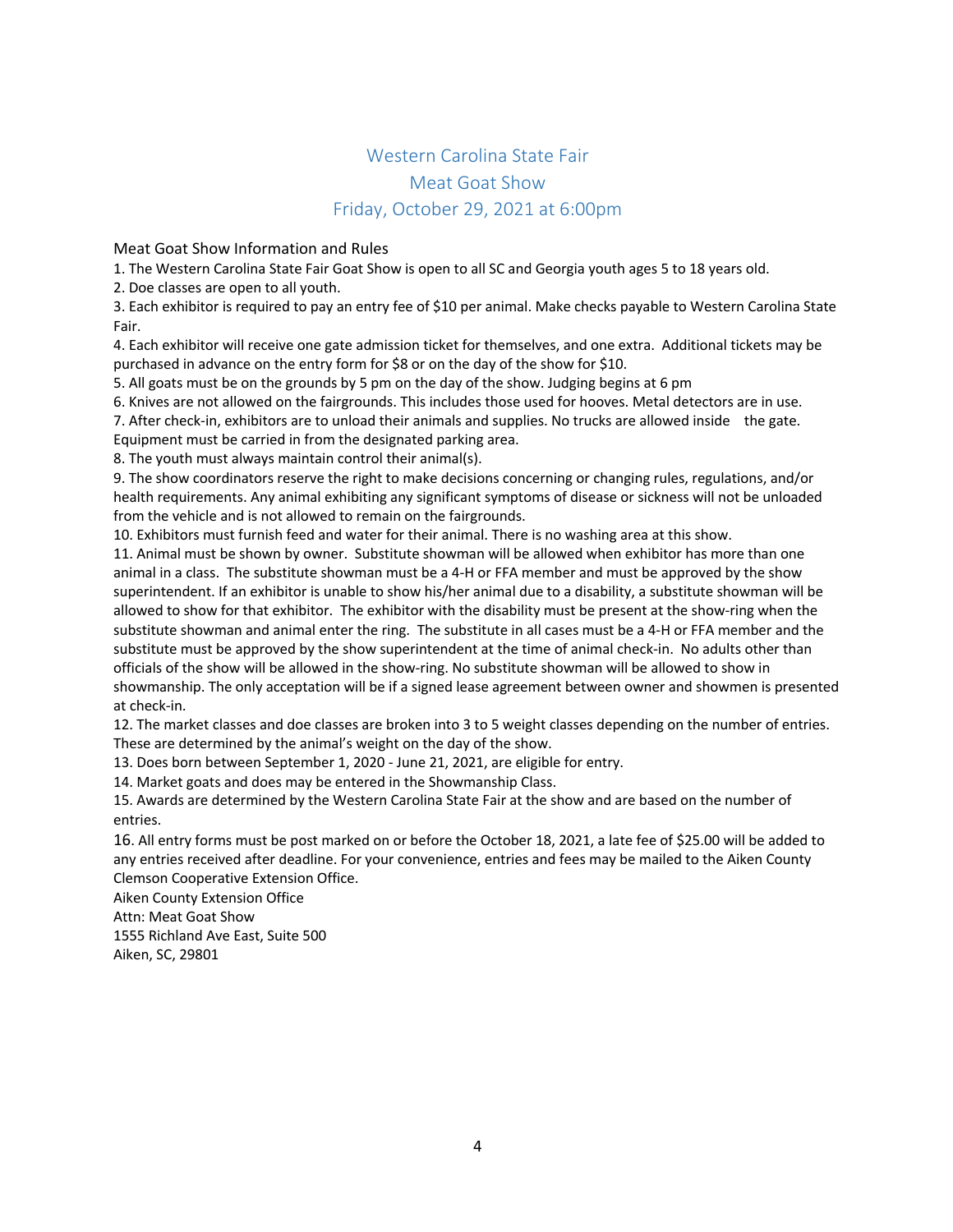Doe Classes 413-417 Doe Classes 418 Grand Champion Doe 419 Reserve Grand Champion Doe

Meat Goat Showmanship Classes

- 401 Cloverbud Showmanship- Ages 5-8
- 402 Cloverleaf Showmanship- Ages 9-10
- 403 Junior Showmanship- Ages 11-13
- 404 Senior Showmanship-Ages 14-18

Market Classes 405-410 Market Meat Goats 411 Grand Champion Meat Goat 412 Reserve Grand Champion Meat Goat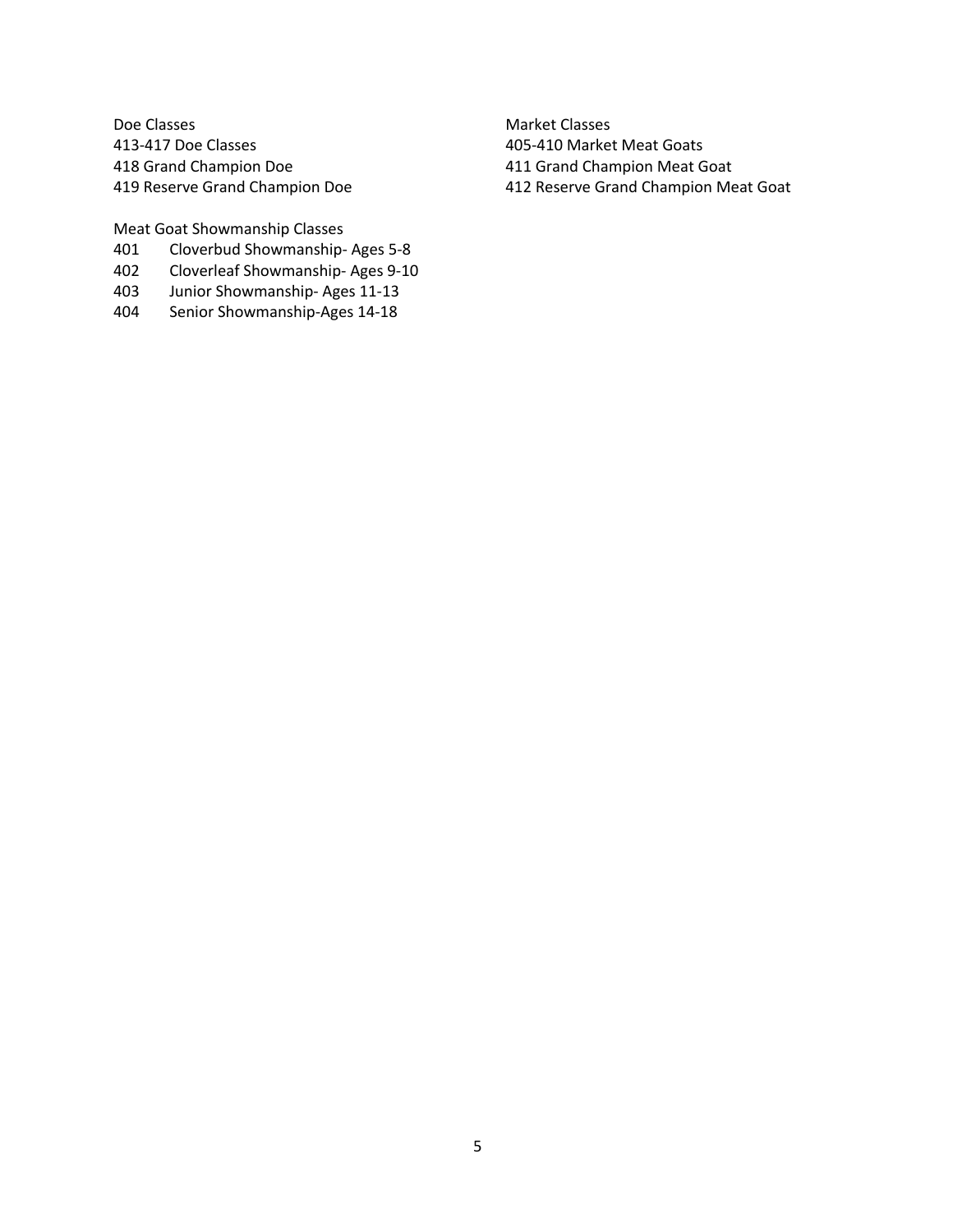#### Western Carolina State Fair Cattle Show Saturday October 30, 2021 at 2PM

General Information & Rules:

Beef Cattle

1. Show is open to all youth ages 5 - 19 years old.

2. All cattle must be on the grounds by 1 pm, check in will start at 11:30 am and judging begins promptly at 2 pm.

3. Cattle are to remain exhibited. May not leave premises until 4:30 pm or will forfeit premium.

4. Exhibitors will need to check in at the livestock gate. Everyone will have to go through security checks and/or metal detectors.

5. Each exhibitor will receive a gate admission ticket for themselves and one extra. Additional tickets may be purchased in advanced on the entry form for \$8 or on the day of the show for \$10.

6. Exhibitors must furnish their own feed and water buckets.

7. Cattle must be registered in the exhibitor's name.

8. Registration papers must accompany all entries in registered classes or they will be shown as commercials.

9. All exhibitors must pay a \$10 entry fee per animal.

10.All Cattle must conform to South Carolina State Health Requirements. Cattle crossing state lines (outof-state) for showing require a Certificate of Veterinary Inspection (CVI, health certificate) and official individual identification (tattoos and brands are NOT acceptable for interstate movement). Individual identification must be recorded on the CVI. The CVI must be written within thirty (30) days of the show and must accompany the cattle on arrival.

11. No bulls will be shown or permitted on the fairgrounds.

12. All animals must be halter broken. Animals that are unruly can be dismissed from the show-ring at the discretion of the judge or the show superintendent. Any animal that breaks loose from the exhibitor three (3) times while in the show-ring will be disqualified

13. All calves must be at least 4 months old to show.

14. Animal must be shown by owner. Substitute showman will be allowed when exhibitor has more than one animal in a class. The substitute showman must be a 4-H or FFA member and must be approved by the show superintendent. If an exhibitor is unable to show his/her animal due to a disability, a substitute showman will be allowed to show for that exhibitor. The exhibitor with the disability must be present at the show-ring when the substitute showman and animal enter the ring. The substitute in all cases must be a 4-H or FFA member and the substitute must be approved by the show superintendent at the time of animal check-in. No adults other than officials of the show will be allowed in the show-ring. No substitute showman will be allowed to show in showmanship. The only acceptation will be if a signed lease agreement between owner and showmen is presented at check-in. 15. The beef show is open to the following breeds: British Breeds (Angus, Red Angus, Polled Hereford, Shorthorn), Continental Breeds (Simmental, Limousin, Charolais, Gelvieh, Salers, Maine Anjou, etc.), and crossbreds/commercial heifers will be shown by weight.

16. There must at least 5 animals per registered breed to qualify for a breed show, if breed class is not reached, those cattle will be shown in a commercial class by weight.

17. Each exhibitor must assume all risks in showing his/her animals. Western Carolina State Fair, Clemson Extension, the host facility and all other sponsoring parties assume no responsibility.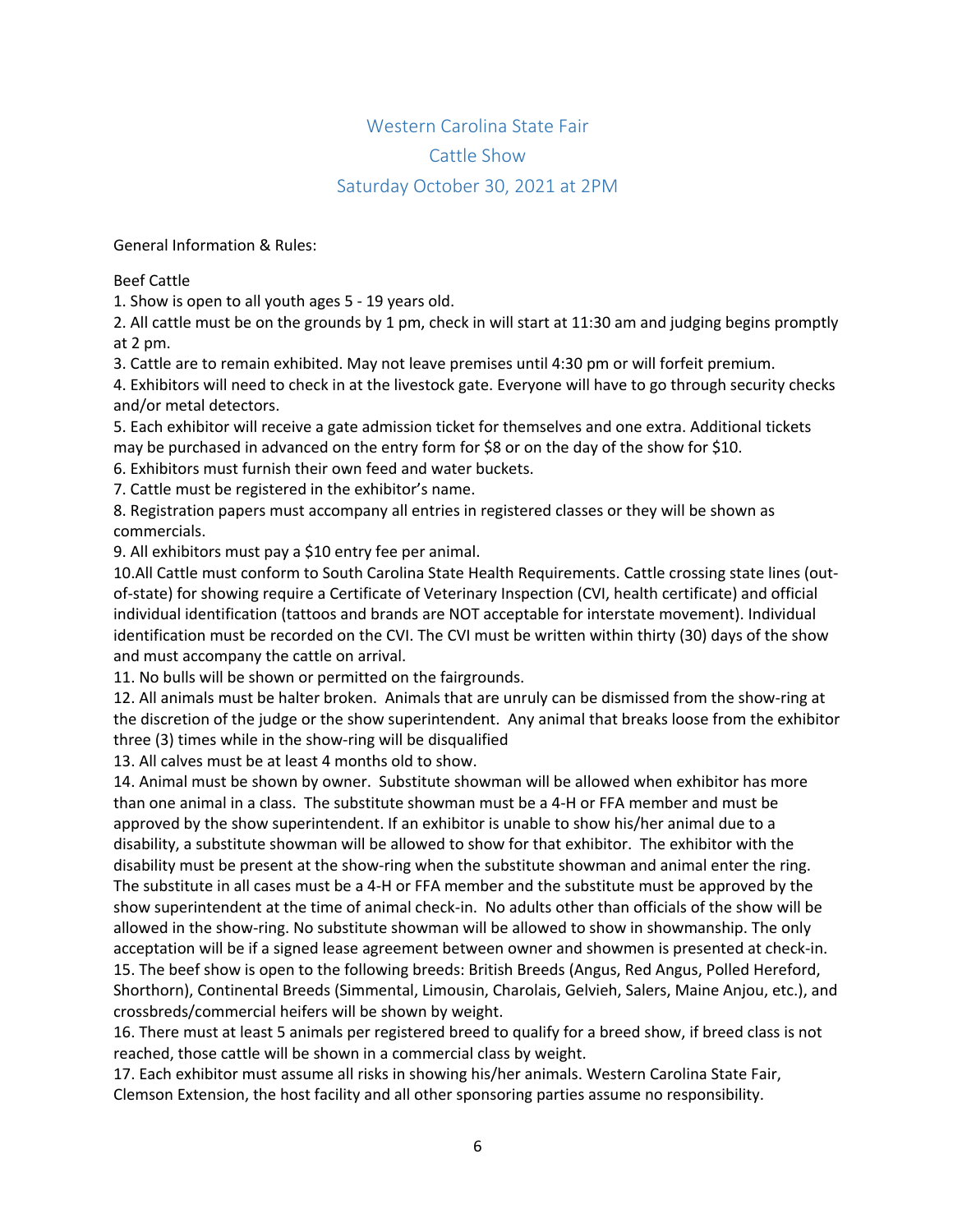18. As a condition for participation at the Western Carolina State Fair, every exhibitor must agree to submit any animal entered to an inspection by a veterinarian appointed by the Western Carolina State Fair management.

19. Exhibitors must agree the conclusion(s) reached by the veterinarian as to whether such animal is unethically fitted to be in the show.

20. All entry forms must be post marked on or before the October 18, 2021, a late fee of \$25 will be added to any entries received after deadline. For your convenience, entries and fees may be mailed to the Aiken County Clemson Cooperative Extension Office.

Aiken County Extension Office Attn: Beef Show 1555 Richland Ave East, Suite 500 Aiken, SC, 29801

Showmanship Junior Showmanship - Ages 5 - 10 Intermediate Showmanship - Ages 11 - 14 Senior Showmanship - Ages 15 - 20

Classifications for each breed - (Except Commercial Heifers) Junior Heifer Calf - born January 1, 2021, and after Winter Heifer Calf - born November 1 - December 31, 2020 Senior Heifer Calf - born September 1 - October 31, 2020 Late Summer Heifer - born July 1 - August 31, 2020 Summer Heifer - born April 1 - June 31, 2020 Yearling Heifer - born January 1 - March 31, 2020 Senior Yearling Heifer - born September 1 - December 31, 2019

Classifications for Commercial Heifers must be born September 1, 2019, and after. Commercial Heifers will be weighed at check-in and shown by weight. Classes will be divided into divisions (lite, medium, and heavy weight) with division champions competing for overall commercial champions